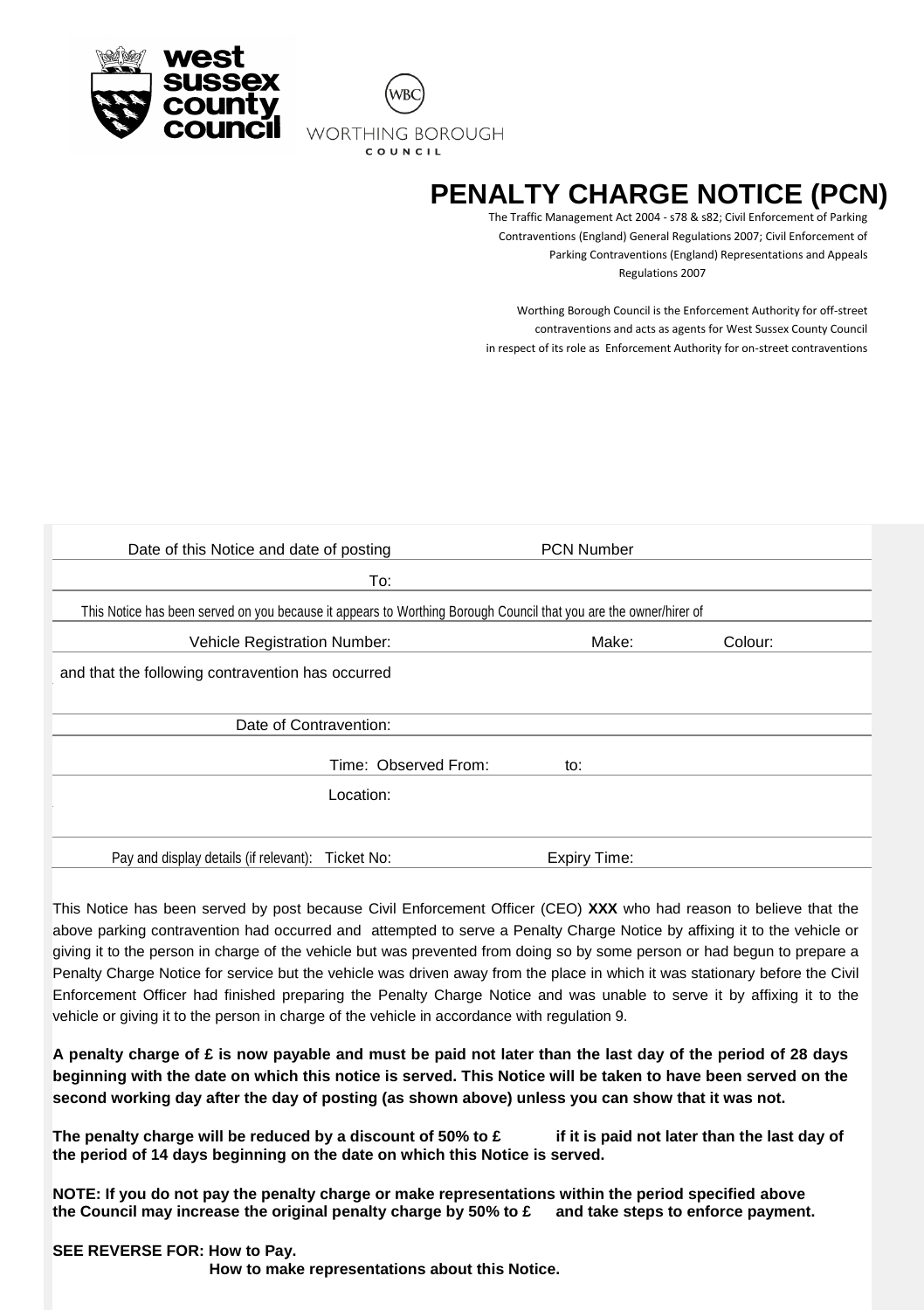## **How to Pay**

## **Payment should only be made if the Notice is not disputed**

Payment can be made **online** by visiting website [www.adur-worthing.gov.uk](http://www.adur-worthing.gov.uk/) *(Follow the link Pay a Penalty Charge Notice).*

Alternatively, if you do not have access to a computer, payment can be made by:

- **Telephone**  Please dial the automated 24 hour service on 0345 680 0189 and make a Credit/Debit card payment.
- **Post**  Send your Cheque or Postal order made payable to Worthing Borough Council together with the completed payment slip overleaf to Worthing Borough Council, Notice Processing Department, PO Box 198 Lowton Way, Hellaby, Sheffield, S98 1LU
- In Person The Parking Shop, 52 Chapel Road, Worthing, BN11 1BE

**DO NOT send cash or make credit card payment by post. Post dated cheques will not be accepted.**

#### **Payment Slip (only applicable if you do not have access to the internet and you are paying by post)**

You must complete this slip in block capitals and return it with your payment to the address below. **Worthing Borough Council, Notice Processing Department, PO Box 198, Lowton Way, Hellaby, Sheffield, S98 1LU**

| <b>Penalty Charge Notice:</b> | Name:     |  |
|-------------------------------|-----------|--|
| Vehicle Registration No:      | Address:  |  |
| Date of the Notice:           |           |  |
| Payment Amount Due:           | Postcode: |  |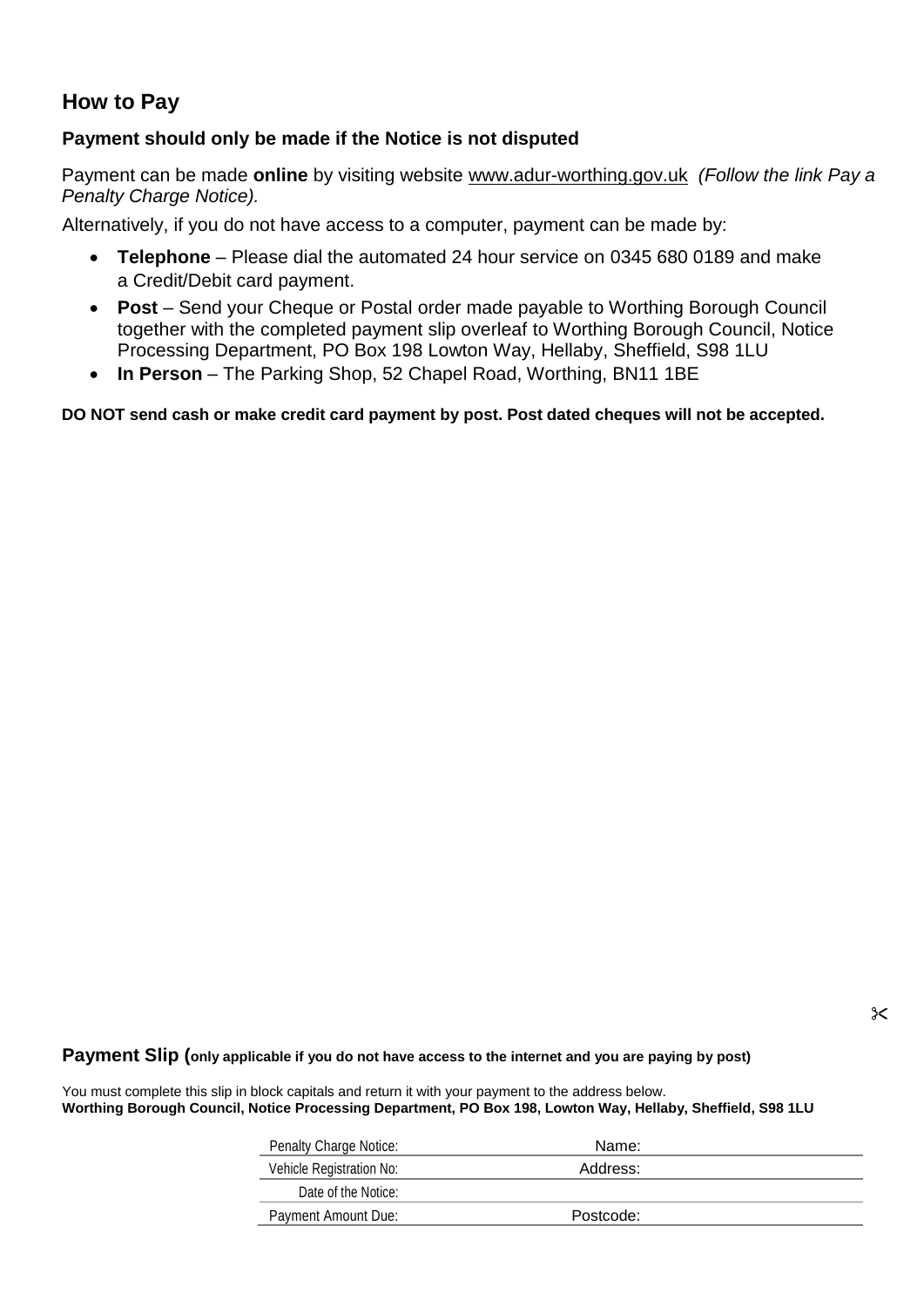### **How to make representations in respect of this notice**

If you believe that the penalty charge should not be paid you may make representations to Worthing Borough Council asking that the charge be cancelled.

Representations should be made online by visiting **website [www.adur-worthing.gov.uk](http://www.adur-worthing.gov.uk/)** *(follow the link Appeal against a Penalty Charge Notice).*

Alternatively, if you do not have access to the internet complete the representation section of this form below and post it

to Worthing Borough Council, Notice Processing Department, PO Box 198 Lowton Way, Hellaby, Sheffield, S98 1LU

Please quote the Penalty Charge Number in all correspondence.

Representations which are made after the expiry of the 28 day period specified on the first page of this Penalty Charge Notice may be disregarded. This Notice will be taken to have been served on the second working day after the day of posting unless you can show that it was not. The rules relating to service are to be found in regulation 3 of the Civil Enforcement of Parking Contraventions (England) General Regulations 2007. If you submit your representations late, you should explain why.

The statutory grounds on which representations may be made are set out below together with an indication of the information which you should supply in support of your representations. It is important to provide all relevant information. Tick the relevant boxes and write your reasons in the box on the following page. This Notice **will** be cancelled if one or more of the specified grounds is established. This Notice **may** be cancelled for other compelling reasons even if none of the specified grounds apply. If the Notice is cancelled any sums already paid will be refunded.

If your representations are received in time or are received late but are taken into account, Worthing Borough Council will let you know its decision in writing not later than the last day of the period of 56 days beginning with the date on which your representation was served on it. If it fails to do so, this Notice will be cancelled and any sums already paid will be refunded. If your representations are rejected, you have the right to appeal against that decision to an independent Adjudicator. An appeal form will be sent with the letter rejecting your representations. The form will explain how and when to appeal to the adjudicator.

*Further information about Civil Parking Enforcement (including PCNs and NtOs) is available online at [www.patrol](http://www.patrol-uk.info/)[uk.info](http://www.patrol-uk.info/) or at the Council's website at [www.adur-worthing.gov.uk](http://www.adur-worthing.gov.uk/)*

## **The Specified Grounds**

- **The alleged contravention did not occur.** (Please explain why you believe no contravention took place.)
- **I was never the owner of the vehicle in question / or I had ceased to be its owner before the date on which the alleged contravention occurred / or**
- **I became its owner after the date on which the alleged contravention occurred.** (If you bought or sold the vehicle, you **must** give the new or former owner's name and address if you have it. Please also provide the date of the transaction and any other details, and include any documents such as an invoice or bill of sale)
- **The vehicle had been permitted to remain at rest in the place in question by a person who was in control of the vehicle without the consent of the owner.**

(Tick this box if your vehicle was stolen or taken without your consent. Please provide any supporting information that you may have e.g. any crime reference or insurance claim reference).

- **We are a vehicle-hire firm and the vehicle was on hire under a hiring agreement and the hirer had signed a statement acknowledging liability for any PCN issued during the hiring period.** (The hiring agreement must be one which qualifies by containing prescribed particulars. You **must** supply the name and address of the hirer. Please also supply a copy of the signed agreement)
- **The penalty charge exceeded the amount applicable in the circumstances of the case.** (Tick this box if you think you are being asked to pay more than is required by law and explain why.)

#### **There has been a procedural impropriety by the enforcement authority.**

(Tick this box if you believe that Worthing Borough Council has failed to comply with any requirement imposed by the Traffic Management Act 2004, by the Civil Enforcement of Parking Contraventions (England) Representations and Appeals Regulations 2007 or by the Civil Enforcement of Parking Contraventions (England) General Regulations 2007.

Please set out the statutory requirement, time limit or other procedural step with which you believe that the Council has failed to comply.)

**The Order which is alleged to have been contravened in relation to the vehicle concerned is invalid.**

*(Please explain why you believe that the Order in question is invalid. Please note that this ground will not apply in respect of a provision in an Order to which Part VI of Schedule 9 to the Road Traffic Regulation Act 1984 applies.)*

**The Civil Enforcement Officer was not prevented by some person from fixing the PCN to the vehicle concerned or handing it to the person in charge of the** 

*(Tick this box only if you received the Penalty Charge Notice through the post because the Civil Enforcement Officer could not issue it at the scene of the contravention because he was prevented from doing so).*

### **Other grounds**

**vehicle.**

 $\Box$  If there are any other reasons not listed above why you consider the Council should cancel this Notice please tick this box and set out those reasons in full in the box on the following page.

*(Please turn to page 4)*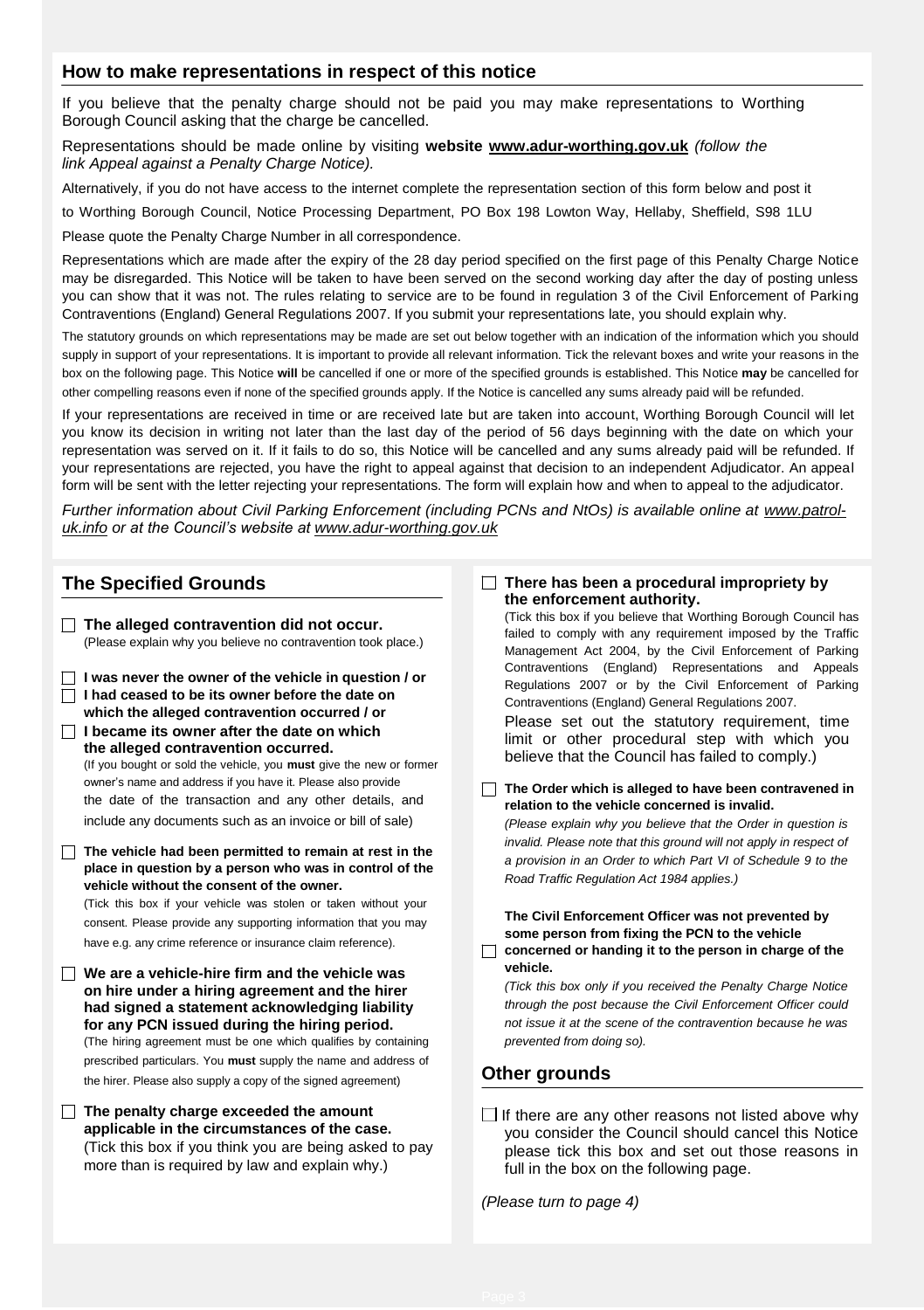**Write your representations here** (attach any extra sheets if necessary)

**Name and address of buyer / seller / hirer of vehicle** (where relevant)

**I confirm that my representations are true to the best of my knowledge. I realise that knowingly or recklessly making a false statement may result in prosecution and a fine upon conviction of up to level 5 on the standard scale (currently £5,000).**

| Position in company (if relevant): |
|------------------------------------|